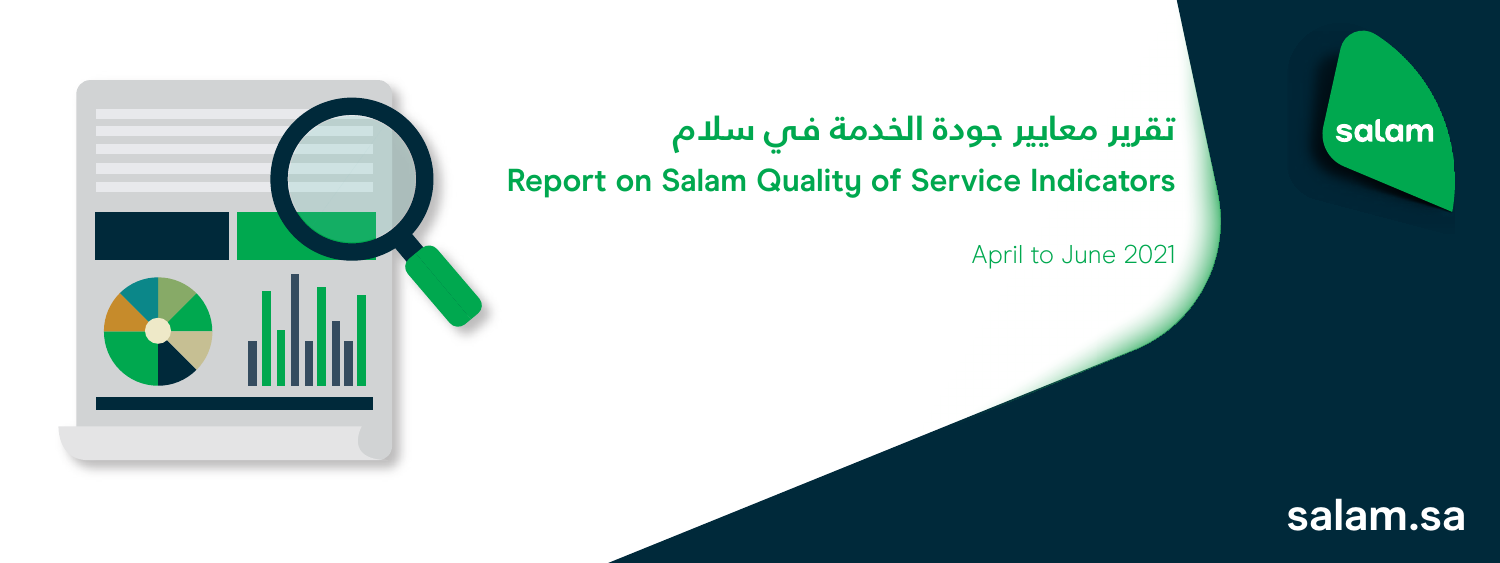## **General Key Performance Indicators**

| <b>KPI name</b>                          | "Measurement<br>Unit" | <b>KPI Value</b>                                                                                                                      |                |              |              |                | <b>Target</b>                             |
|------------------------------------------|-----------------------|---------------------------------------------------------------------------------------------------------------------------------------|----------------|--------------|--------------|----------------|-------------------------------------------|
|                                          |                       | <b>Required Statistics and description</b>                                                                                            | 4th<br>month   | 5th<br>month | 6th<br>month | 2nd<br>Quarter | value for quarter                         |
| <b>Supply Time</b>                       | <b>Time</b>           | fastest 50 % of orders are completed (in days)                                                                                        | 0.41           | 0.18         | 0.12         | 0.23           | 7 days for 90%<br>of requests             |
|                                          |                       | fastest 90 % of orders are completed (in days)                                                                                        | 0.97           | 0.63         | 0.55         | 0.72           |                                           |
|                                          |                       | fastest 95 % of orders are completed (in days)                                                                                        | 1.13           | 0.77         | 0.68         | 0.86           |                                           |
|                                          |                       | fastest 99 % of orders are completed (in days)                                                                                        | 1.39           | 1.03         | 0.86         | 11             |                                           |
| <b>Fault Rate</b>                        | <b>Percentage %</b>   | percentage of fault reports per fixed access line                                                                                     | 3.22%          | 3.24%        | 3.19%        | 3.22%          | $< 5\%$                                   |
|                                          | <b>Number</b>         | average number of fixed access lines                                                                                                  | 102335         | 103047       | 103682       | 103021.33      |                                           |
| <b>Fault Repair Time</b>                 | <b>Time</b>           | fastest 80 % of repairing valid faults on fixed access lines (in hours)                                                               | 4:36:20        | 4:45:38      | 5:07:06      | 4:49:41        | "Within 24 hours<br>for 90% of faults"    |
|                                          |                       | fastest 90 % of repairing valid faults on fixed access lines (in hours)                                                               | 7:57:29        | 7:59:35      | 8:00:03      | 7:59:02        |                                           |
|                                          |                       | fastest 95 % of repairing valid faults on fixed access lines (in hours)                                                               | 10:47:23       | 10:59:30     | 10:34:13     | 10:47:02       |                                           |
| "Response Time for<br>Reply to Requests" | <b>Time</b>           | The average time to respond to requests received through electronic channels, including<br>e-mail, social media and others (in hours) | 0:51           | 0:49         | 0:58         | 0:52           | "within 60 sec for<br>85% of voice calls" |
|                                          |                       | The average time to respond to requests received through voice calls (in seconds)                                                     | $\overline{4}$ |              | 5            | 5.33           |                                           |
|                                          |                       | Time to respond to the fastest 85% of requests received through voice calls (in seconds)                                              | 3.5            | 5            |              | 4.16           |                                           |